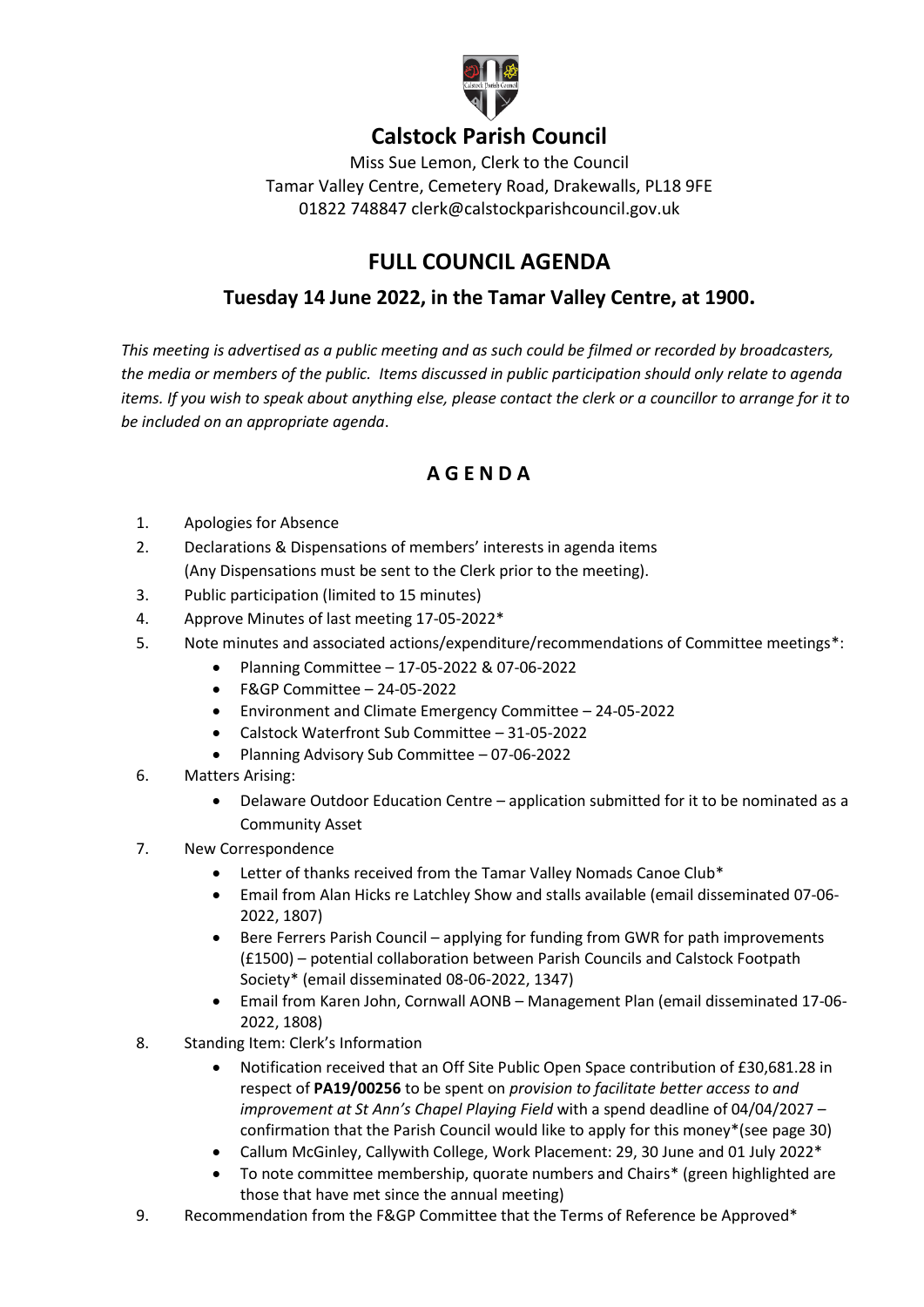

- 10. Recommendation from Environment and Climate Committee that the Terms of Reference be approved\*
- 11. Recommendation from Calstock Waterfront Sub Committee that the Terms of Reference be approved\*
- 12. Recommendation from the Planning Committee that the Terms of Reference be approved\*
- 13. Recommendation from the Planning Strategy Sub Committee that the Terms of Reference be approved\*
- 14. Recommendation from the F&GP Committee that the Annual Internal Audit Report be approved, signed and submitted to the external auditors\*
- 15. Recommendation from F&GP Committee that the Annual Governance Statement 2021/22 be approved, signed and submitted to the external auditors\*
- 16. Recommendation from the F&GP Committee that the Accounting Statements 2021/22 be approved, signed and submitted to the external auditors\*
- 17. Recommendation from the F&GP Committee that the whole Annual Governance and Accountability Return 2021/22 be approved, signed and submitted to the external auditors\*
- 18. Recommendation from F&GP that the CIL process be approved\*
- 19. Recommendation from the F&GP Committee that the following policies/procedures be formally approved following decision to delegate to F&GP Committee from the Annual Meeting:
	- Complaints procedure\*
	- Policy on dealing with the press and media\*
	- Standing Orders\*
	- Financial Regulations\*
- 20. Request from William Mattos to hold Fitness Sessions on council land in Calstock, namely the Village Green (email disseminated 07-06-2022, 1648)
- 21. Recommendation from the Planning Strategy Sub Committee that a letter be sent to the Government Ombudsman in relation to social housing, as requested by Lanteglos by Fowey Parish Council to read "*Allocation of social housing in a parish should alternate between those deemed in desperate need, followed by those with a connection to the parish*" – Cllr Tinto (email sent 08-06-2022, 1340)
- 22. Recommendation to form an advisory committee to consider the future use of the Delaware Outdoor Education Centre and agree membership if formed
- 23. Walking the Parish Boundary Cllr Wakem
- 24. Fete, St Ann's Chapel Cllr Wells
- 25. Standing Item Calstock Flood Defence
- 26. Standing Item 5 Day Planning Applications:
- 27. Standing Item Toilets
- 28. Standing Item A390
- 29. Standing Item Fosters Field
- 30. Standing Item Cornwall Council report Cllr Kirk
- 31. Standing Item –Reports from other members Representing the Council on the Committees or at Meetings of other organisations
- 32. Standing Item: Approve Payment List, Summary of Accounts and Summary of Receipts and Payments\*
- 33. Dates of Future Committee Meetings (the clerks to receive 7 clear days before a meeting is scheduled and items included to be prior approved by the Chair of the Committee):
	- Amenities Committee 21-06-2022, 1800
	- Recreations Committee– 21-06-2022, 1900
	- Environment and Climate Committee 05-07-2022, 1800
	- Forest for Calstock Parish TBC
	- Burial Committee TBC
- 34. Urgent Information